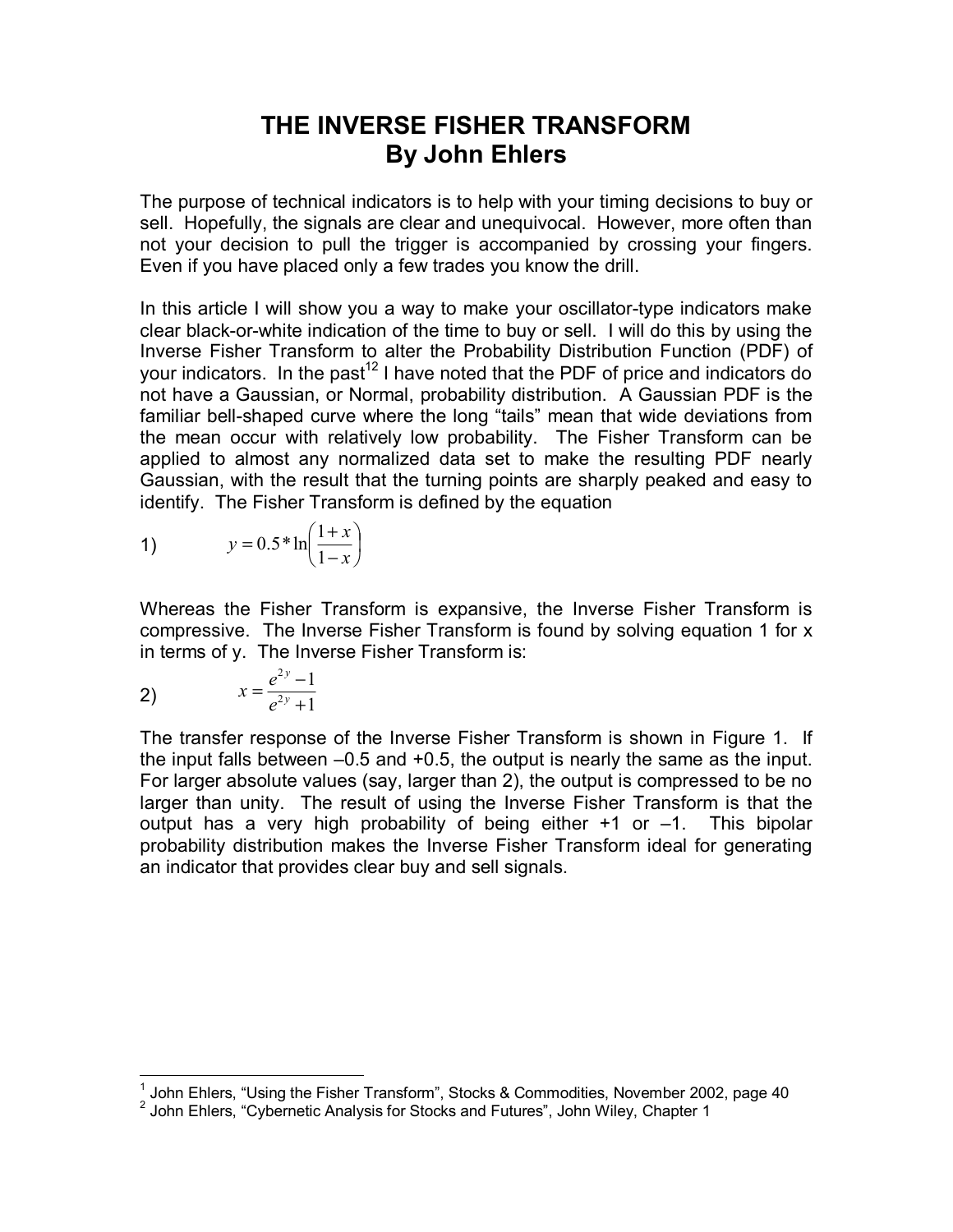

One of the more popular technical indicators is a Stochastic RSI. This indicator starts by taking an RSI of price. Then, a Stochastic of that RSI is taken to limit the output to be between 0 and 100. Translating and scaling, this is mathematically the same as varying between –1 and +1.

Now that you know about the Inverse Fisher Transform, there is no reason to bludgeon the RSI with a blunt instrument like a Stochastic. Instead of picking an observation length that is guaranteed to drive the Stochastic to saturation, you can finesse the indicator PDF using the Inverse Fisher Transform. The EasyLanguage code to do this is given in Figure 2. The 5 bar RSI varies from a minimum of 0 and a maximum of 100. The 5 bar length of the RSI was selected to provide good operation when applied to many price series. The RSI period is certainly available for optimization. By subtracting 50, the RSI indicator is translated to range from –50 to +50. Then, multiplying by 0.1 reduces the range to be between –5 and +5 for Value1. This is just the kind of maximum swing suited for the Inverse Fisher Transform. I used a 9 bar weighted moving average to compute Value2 to smooth Value1 and ultimately remove some spurious trading signals. There is no magic in this average. It could have fewer bars to have less lag or it could be an Exponential Moving Average. Its function is just to be a smoother. The transform is calculated as the variable IFish and then plotted. The code also plots output reference lines at –0.5 and +0.5.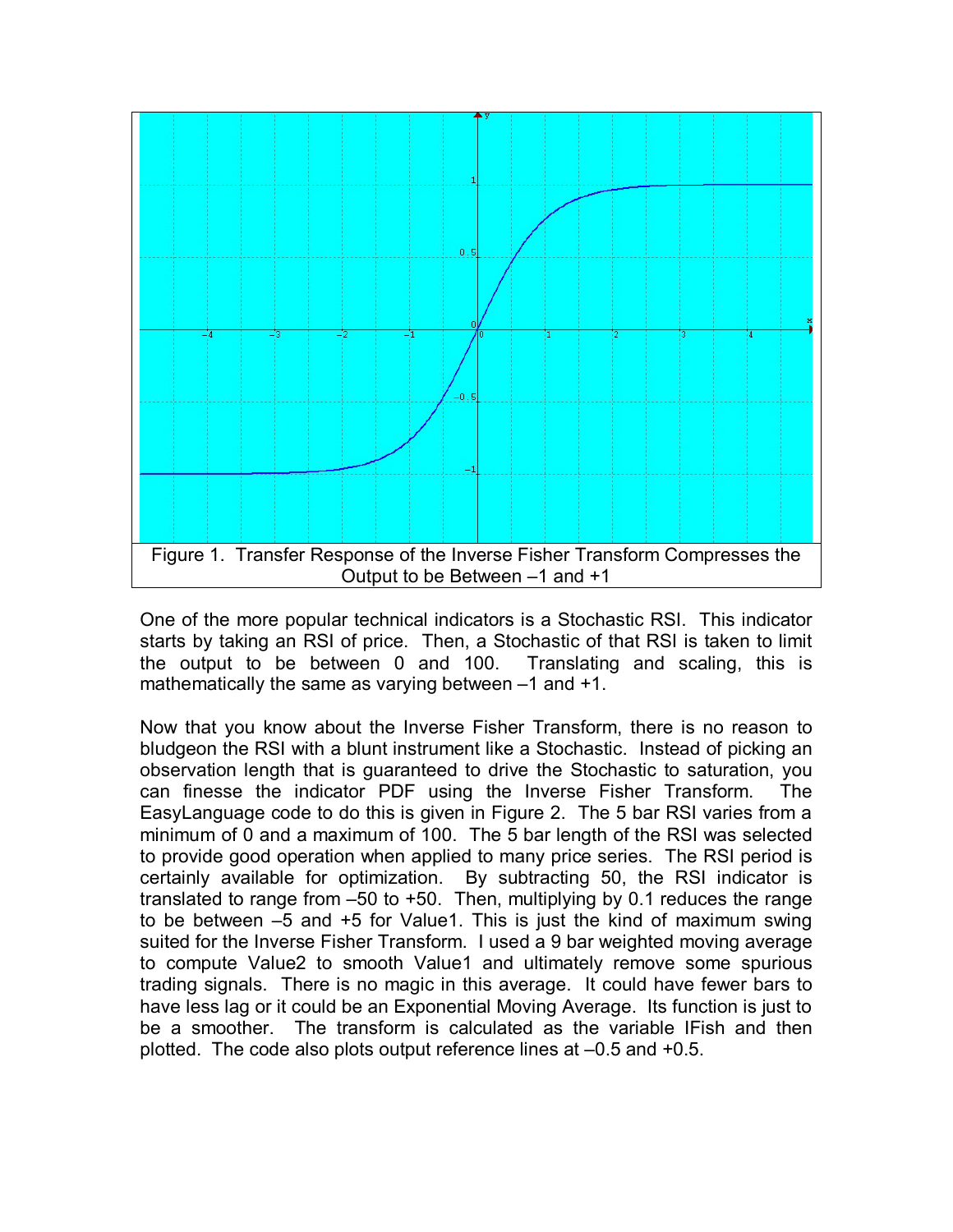Vars: IFish(0);

Value1 =  $.1*(RSI(Close, 5) - 50);$  $Value2 = WAverage(Value1, 9);$ IFish =  $(ExpValue(2*Value2) - 1) / (ExpValue(2*Value2) + 1);$ Plot1(IFish, "IFish"); Plot2(0.5, "Sell Ref"); Plot3(-0.5, "Buy Ref"); Figure 2. EasyLanguage Code to Take the Inverse Fisher Transform of an RSI

The transformed RSI is applied to the Exchange Traded Fund (ETF) QQQ in Figure 3. I demonstrate the Inverse Fisher Transform using ETFs because they can be bought long or sold short with equal facility – just like Futures. The trading rules are simple. Buy when the indicator crosses over –0.5 or crosses over +0.5 if it has not previously crossed over –0.5 and to sell short when the indicators crosses under +0.5 or crosses under –0.5 if it has not previously crossed under +0.5. You can see that the trading signals are not only clear and unequivocal, but they are also profitable.



The use of the Inverse Fisher Transform is not limited to just altering the RSI PDF. It can be applied to almost any oscillator-type indicator. For example, my simplified model of the market consists of a trend component and a cycle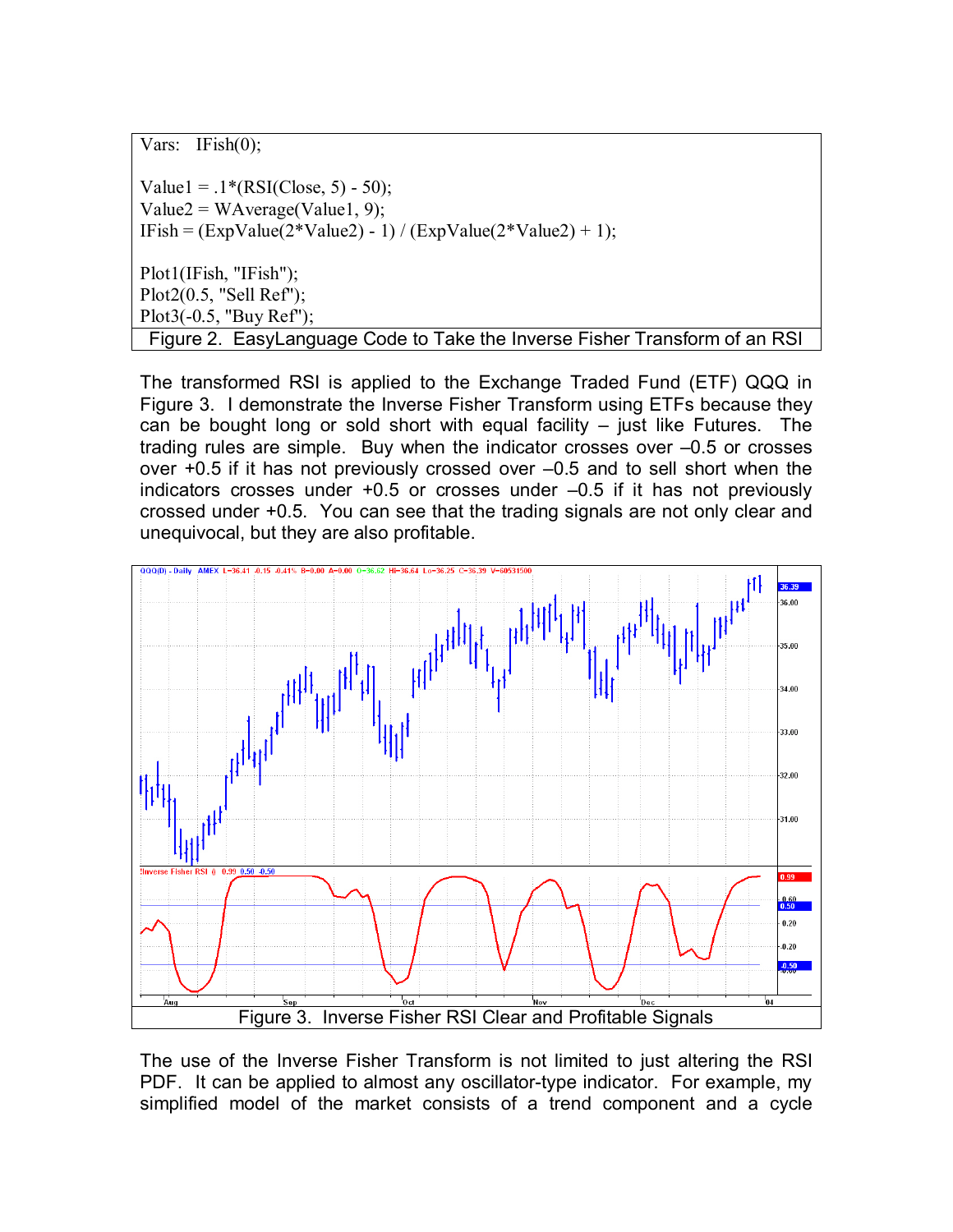component. The cycle component can be isolated by filtering. I call it the Cyber Cycle. Like the RSI, the Cyber Cycle is an oscillator-type indicator. Unlike the RSI, the Cyber Cycle has cyclic swings with variable amplitude. Ensuring the cyclic swings of the Cyber Cycle has sufficient amplitude to allow the Inverse Fisher Transform to invoke its compression, an excellent indicator can result.

For example, Figure 4 is the EasyLanguage code for the Cyber Cycle followed by the Inverse Fisher Transform.

|                                                                                          | Inputs: $Price((H+L)/2),$                       |
|------------------------------------------------------------------------------------------|-------------------------------------------------|
|                                                                                          | alpha $(.07)$ ;                                 |
|                                                                                          |                                                 |
|                                                                                          | Vars: Smooth $(0)$ ,                            |
|                                                                                          | $Cycle(0)$ ,                                    |
|                                                                                          | $ICycle(0)$ ;                                   |
| Smooth = $(Price + 2*Price[1] + 2*Price[2] + Price[3])/6;$                               |                                                 |
| Cycle = $(1 - .5 * alpha)*(1 - .5 * alpha)*(Smooth - 2 *Smooth[1] + Smooth[2]) + 2*(1 -$ |                                                 |
| alpha)*Cycle[1] - $(1 - alpha)$ * $(1 - alpha)$ *Cycle[2];                               |                                                 |
| If current bar < 7 then Cycle = (Price - $2*Price[1] + Price[2]) / 4$ ;                  |                                                 |
|                                                                                          |                                                 |
| $ICycle = (ExpValue(2*Cycle) - 1) / (ExpValue(2*Cycle) + 1);$                            |                                                 |
|                                                                                          |                                                 |
|                                                                                          | Plot1(ICycle, "Cycle");                         |
|                                                                                          | Plot2(0.5, "Sell Ref");                         |
|                                                                                          | $Plot3(-0.5, "Buy Ref");$                       |
|                                                                                          | Figure 4. EasyLanguage Code for the Cyber Cycle |
|                                                                                          | with the Inverse Fisher Transform               |

The pure Cyber Cycle indicator for the SPY ETF is shown in the first subgraph of Figure 5. The variable amplitude cyclic swings are obvious. One can trade the Cyber Cycle using the crossing of the indicator and the indicator delayed by one bar. The transformed result is shown in the second subgraph of Figure 5. As with the Transformed RSI, the buy and sell signals are clear and unambiguous. The Inverse Fisher Transform can be applied with equal success to virtually all oscillator-type indicators.